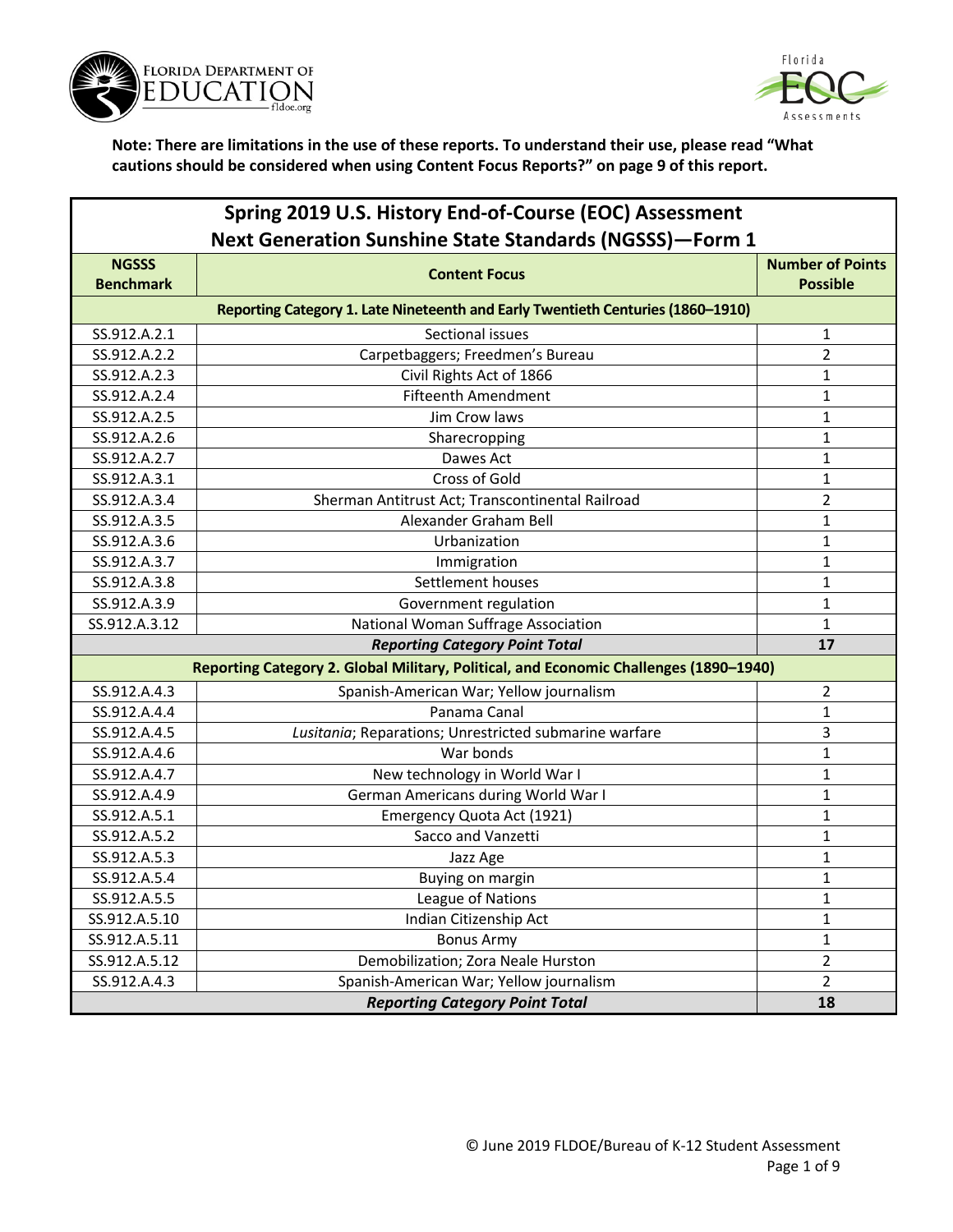



## **Spring 2019 U.S. History End-of-Course (EOC) Assessment Next Generation Sunshine State Standards (NGSSS)—Form 1, continued**

| Reporting Category 3. The United States and the Defense of the International Peace (1940-2010) |                                                                    |   |
|------------------------------------------------------------------------------------------------|--------------------------------------------------------------------|---|
| SS.912.A.6.4                                                                                   | Fair Employment Act and Japanese Internment; Women in World War II | 2 |
| SS.912.A.6.5                                                                                   | Japanese American Internment                                       | 1 |
| SS.912.A.6.7                                                                                   | <b>Nuremberg Trials</b>                                            | 1 |
| SS.912.A.6.9                                                                                   | Mary McLeod Bethune                                                | 1 |
| SS.912.A.6.10                                                                                  | <b>Marshall Plan</b>                                               | 1 |
| SS.912.A.6.11                                                                                  | Mutual Assured Destruction (MAD)                                   | 1 |
| SS.912.A.6.12                                                                                  | Containment                                                        | 1 |
| SS.912.A.6.13                                                                                  | <b>Richard Nixon</b>                                               | 1 |
| SS.912.A.7.1                                                                                   | <b>Beat Generation</b>                                             | 1 |
| SS.912.A.7.3                                                                                   | <b>Baby Boomers</b>                                                | 1 |
| SS.912.A.7.6                                                                                   | Little Rock Nine                                                   | 1 |
| SS.912.A.7.7                                                                                   | Freedom Summer                                                     | 1 |
| SS.912.A.7.8                                                                                   | Gideon v. Wainwright                                               | 1 |
| SS.912.A.7.10                                                                                  | Anti-war protests                                                  | 1 |
| SS.912.A.7.11                                                                                  | <b>Gulf War</b>                                                    | 1 |
| SS.912.A.7.15                                                                                  | Oklahoma City bombing                                              | 1 |
| <b>Reporting Category Point Total</b><br>17                                                    |                                                                    |   |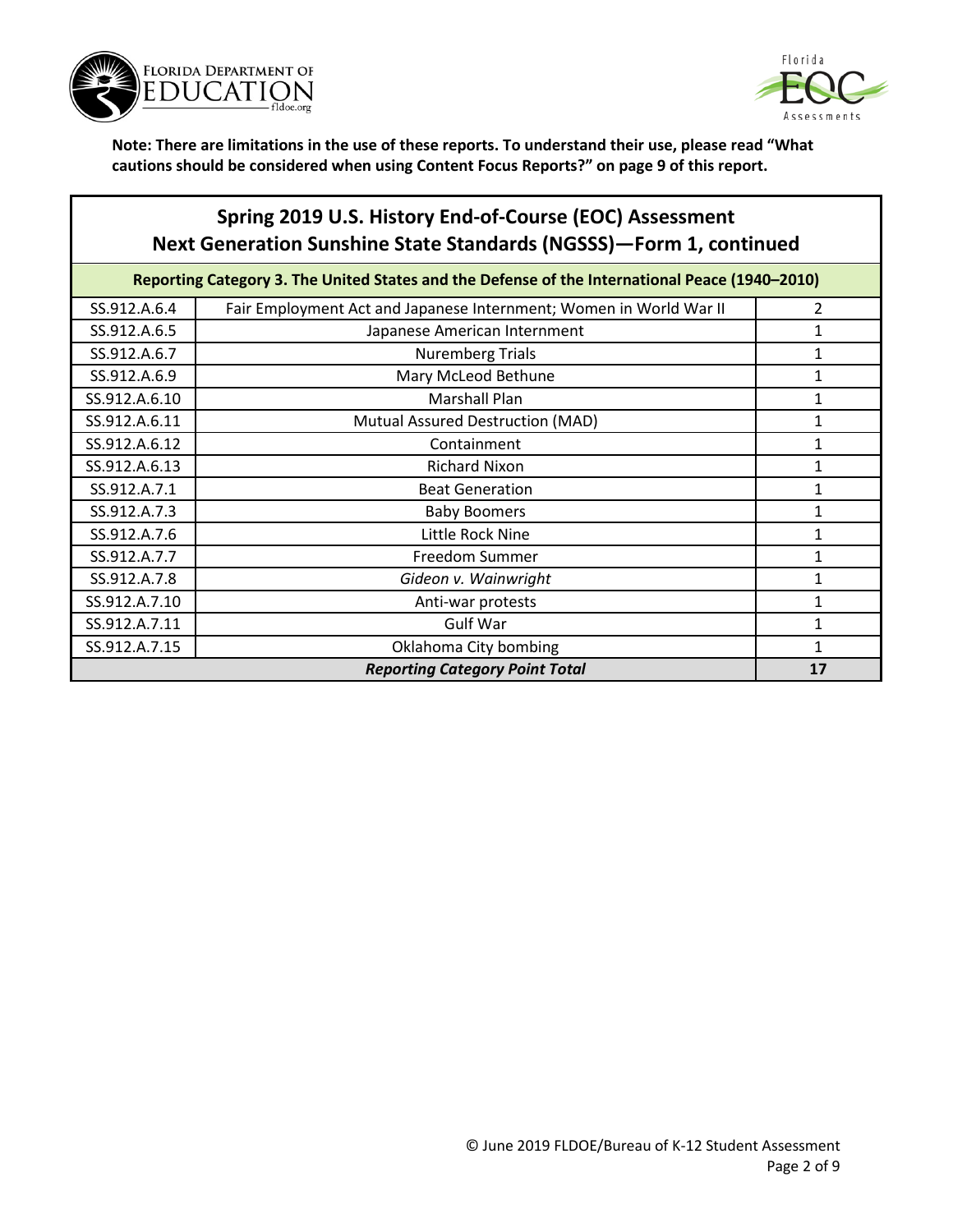



| Spring 2019 U.S. History End-of-Course (EOC) Assessment<br><b>Next Generation Sunshine State Standards (NGSSS)-Form 2</b> |                                                                                       |                                            |
|---------------------------------------------------------------------------------------------------------------------------|---------------------------------------------------------------------------------------|--------------------------------------------|
| <b>NGSSS</b><br><b>Benchmark</b>                                                                                          | <b>Content Focus</b>                                                                  | <b>Number of</b><br><b>Points Possible</b> |
|                                                                                                                           | Reporting Category 1. Late Nineteenth and Early Twentieth Centuries (1860-1910)       |                                            |
| SS.912.A.2.1                                                                                                              | Abraham Lincoln; Sectional issues                                                     | 2                                          |
| SS.912.A.2.2                                                                                                              | Freedmen's Bureau                                                                     | $\mathbf 1$                                |
| SS.912.A.2.3                                                                                                              | Civil Rights Act of 1866                                                              | 1                                          |
| SS.912.A.2.4                                                                                                              | <b>Fifteenth Amendment</b>                                                            | 1                                          |
| SS.912.A.2.5                                                                                                              | Jim Crow laws                                                                         | 1                                          |
| SS.912.A.2.6                                                                                                              | Sharecropping                                                                         | 1                                          |
| SS.912.A.2.7                                                                                                              | American Indian experience                                                            | 1                                          |
| SS.912.A.3.1                                                                                                              | Farmers' Alliance                                                                     | $\mathbf 1$                                |
| SS.912.A.3.4                                                                                                              | Sherman Antitrust Act; Transcontinental Railroad                                      | 2                                          |
| SS.912.A.3.6                                                                                                              | Government regulation of food and drugs; Urbanization                                 | 2                                          |
| SS.912.A.3.7                                                                                                              | Immigration                                                                           | 1                                          |
| SS.912.A.3.8                                                                                                              | Settlement houses                                                                     | 1                                          |
| SS.912.A.3.9                                                                                                              | Pullman strike                                                                        | 1                                          |
| SS.912.A.3.13                                                                                                             | Innovation                                                                            | 1                                          |
| <b>Reporting Category Point Total</b>                                                                                     |                                                                                       | 17                                         |
|                                                                                                                           | Reporting Category 2. Global Military, Political, and Economic Challenges (1890-1940) |                                            |
| SS.912.A.4.1                                                                                                              | Mahan                                                                                 | $\mathbf 1$                                |
| SS.912.A.4.2                                                                                                              | Expansionism                                                                          | 1                                          |
| SS.912.A.4.3                                                                                                              | Yellow journalism                                                                     | 1                                          |
| SS.912.A.4.5                                                                                                              | Unrestricted submarine warfare; World War I                                           | 2                                          |
| SS.912.A.4.6                                                                                                              | War bonds                                                                             | 1                                          |
| SS.912.A.4.7                                                                                                              | New technology in World War I                                                         | 1                                          |
| SS.912.A.4.8                                                                                                              | Home front                                                                            | 1                                          |
| SS.912.A.4.9                                                                                                              | German Americans during World War I                                                   | 1                                          |
| SS.912.A.5.2                                                                                                              | <b>Red Scare</b>                                                                      | 1                                          |
| SS.912.A.5.3                                                                                                              | Depression of 1920-21; Jazz Age                                                       | $\overline{2}$                             |
| SS.912.A.5.4                                                                                                              | Buying on margin                                                                      | 1                                          |
| SS.912.A.5.5                                                                                                              | League of Nations                                                                     | $\mathbf 1$                                |
| SS.912.A.5.6                                                                                                              | <b>Fundamentalist Movement</b>                                                        | $\mathbf 1$                                |
| SS.912.A.5.7                                                                                                              | National Association for the Advancement of Colored People (NAACP)                    | 1                                          |
| SS.912.A.5.10                                                                                                             | Nineteenth Amendment                                                                  | $\mathbf 1$                                |
| SS.912.A.5.12                                                                                                             | Demobilization                                                                        | 1                                          |
|                                                                                                                           | <b>Reporting Category Point Total</b>                                                 | 18                                         |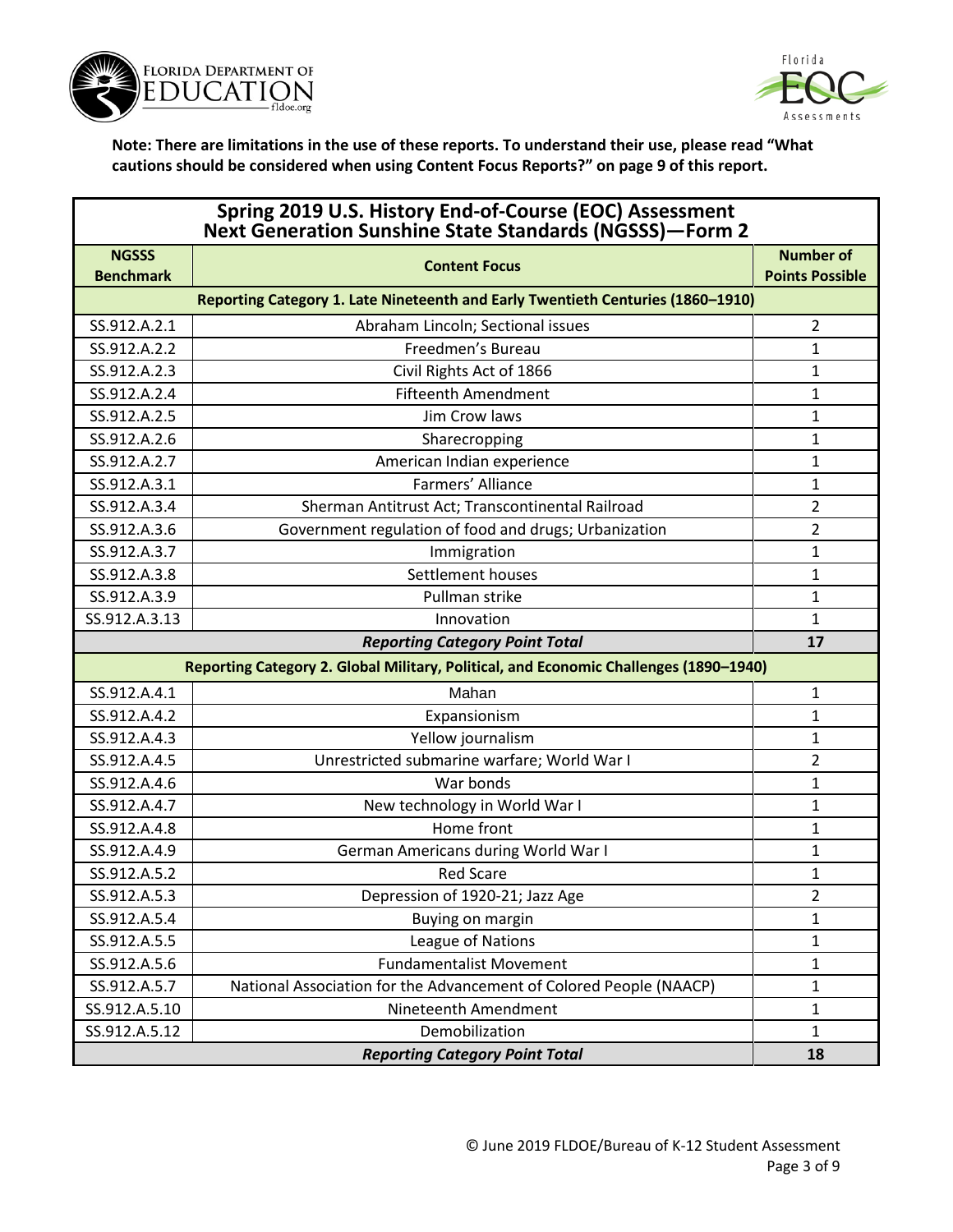



## **Spring 2019 U.S. History End-of-Course (EOC) Assessment Next Generation Sunshine State Standards (NGSSS)—Form 2, continued**

| Reporting Category 3. The United States and the Defense of the International Peace (1940-2010) |                                          |    |
|------------------------------------------------------------------------------------------------|------------------------------------------|----|
| SS.912.A.6.4                                                                                   | Women in World War II                    | 1  |
| SS.912.A.6.5                                                                                   | Home front; Japanese American Internment | 2  |
| SS.912.A.6.7                                                                                   | <b>Nuremberg Trials</b>                  | 1  |
| SS.912.A.6.8                                                                                   | <b>Red Scare</b>                         | 1  |
| SS.912.A.6.10                                                                                  | Cold War                                 | 1  |
| SS.912.A.6.11                                                                                  | <b>Cuban Missile Crisis</b>              | 1  |
| SS.912.A.6.12                                                                                  | Korean War                               | 1  |
| SS.912.A.6.13                                                                                  | <b>Richard Nixon</b>                     | 1  |
| SS.912.A.7.1                                                                                   | <b>Beat Generation</b>                   | 1  |
| SS.912.A.7.2                                                                                   | Suburbs                                  | 1  |
| SS.912.A.7.5                                                                                   | Social activism                          | 1  |
| SS.912.A.7.7                                                                                   | March on Washington                      | 1  |
| SS.912.A.7.8                                                                                   | Gideon v. Wainwright                     | 1  |
| SS.912.A.7.10                                                                                  | Anti-war protests                        | 1  |
| SS.912.A.7.11                                                                                  | Glasnost                                 | 1  |
| SS.912.A.7.15                                                                                  | Oklahoma City bombing                    | 1  |
|                                                                                                | <b>Reporting Category Point Total</b>    | 17 |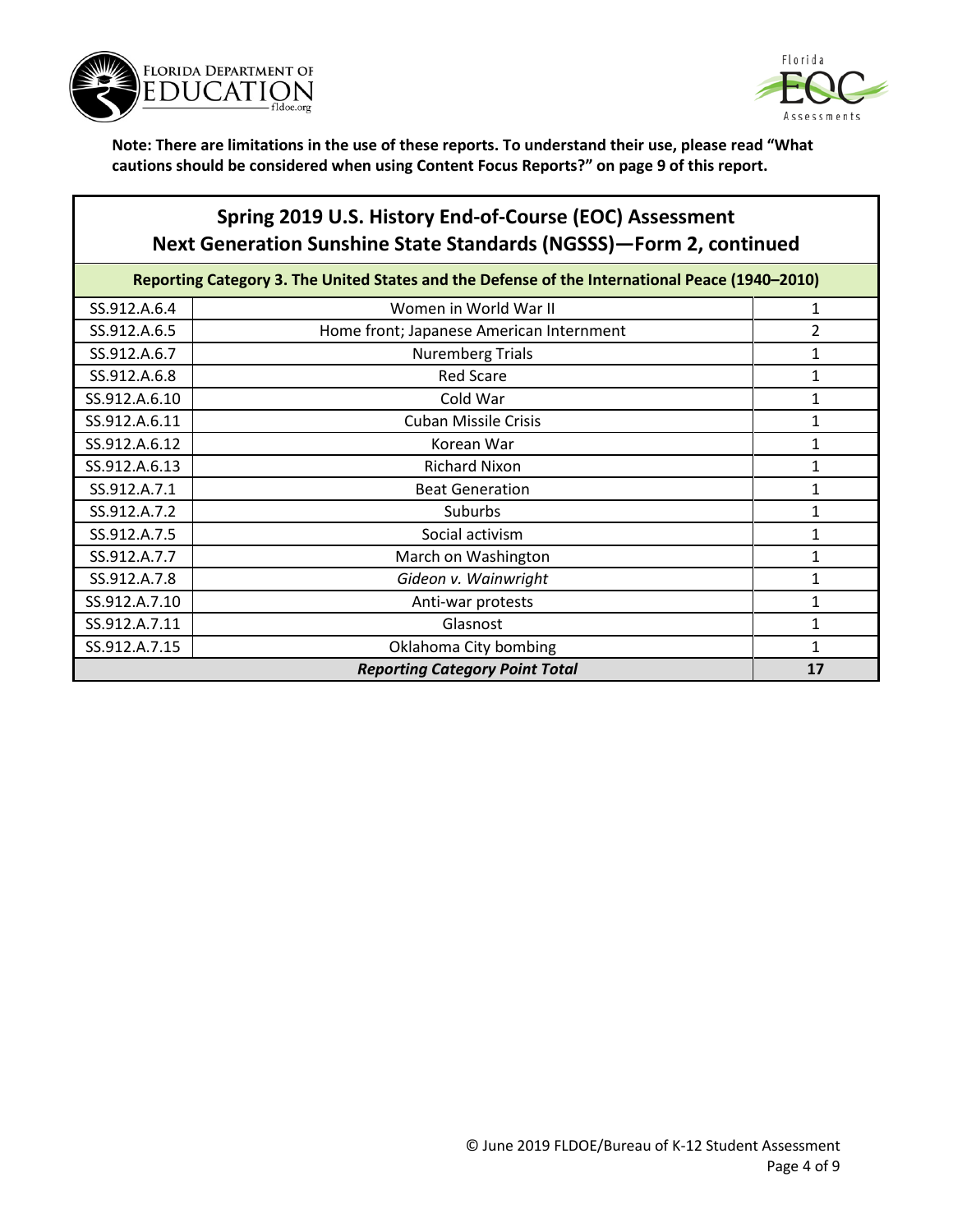



# **Spring 2019 U.S. History End-of-Course (EOC) Assessment Next Generation Sunshine State Standards (NGSSS)—Form 3**

| <b>NGSSS</b>                                                                          | <b>Content Focus</b>                                                            | <b>Number of</b>       |  |
|---------------------------------------------------------------------------------------|---------------------------------------------------------------------------------|------------------------|--|
| <b>Benchmark</b>                                                                      |                                                                                 | <b>Points Possible</b> |  |
|                                                                                       | Reporting Category 1. Late Nineteenth and Early Twentieth Centuries (1860-1910) |                        |  |
| SS.912.A.2.1                                                                          | Sectional issues                                                                | 1                      |  |
| SS.912.A.2.2                                                                          | Freedmen's Bureau                                                               | 1                      |  |
| SS.912.A.2.3                                                                          | Civil Rights Act of 1866                                                        | $\mathbf{1}$           |  |
| SS.912.A.2.4                                                                          | <b>Fifteenth Amendment</b>                                                      | $\mathbf 1$            |  |
| SS.912.A.2.5                                                                          | Jim Crow laws                                                                   | $\mathbf 1$            |  |
| SS.912.A.2.6                                                                          | Debt peonage                                                                    | $\mathbf{1}$           |  |
| SS.912.A.2.7                                                                          | American Indian boarding schools; Westward Expansion                            | $\overline{2}$         |  |
| SS.912.A.3.1                                                                          | Cross of Gold                                                                   | 1                      |  |
| SS.912.A.3.2                                                                          | Labor unions                                                                    | $\mathbf{1}$           |  |
| SS.912.A.3.4                                                                          | Sherman Antitrust Act; Transcontinental Railroad                                | $\overline{2}$         |  |
| SS.912.A.3.5                                                                          | Alexander Graham Bell                                                           | $\mathbf 1$            |  |
| SS.912.A.3.6                                                                          | Urbanization                                                                    | $\mathbf{1}$           |  |
| SS.912.A.3.7                                                                          | Immigration                                                                     | 1                      |  |
| SS.912.A.3.8                                                                          | Muckrakers                                                                      | 1                      |  |
| SS.912.A.3.13                                                                         | Florida East Coast Railroad                                                     | $\mathbf{1}$           |  |
| <b>Reporting Category Point Total</b>                                                 |                                                                                 |                        |  |
| Reporting Category 2. Global Military, Political, and Economic Challenges (1890-1940) |                                                                                 |                        |  |
| SS.912.A.4.1                                                                          | Annexation of Hawaii                                                            | $\mathbf{1}$           |  |
| SS.912.A.4.3                                                                          | Imperialism; Yellow journalism                                                  | $\overline{2}$         |  |
| SS.912.A.4.5                                                                          | Unrestricted submarine warfare                                                  | 1                      |  |
| SS.912.A.4.6                                                                          | War bonds                                                                       | $\mathbf 1$            |  |
| SS.912.A.4.7                                                                          | Trench warfare                                                                  | 1                      |  |
| SS.912.A.4.8                                                                          | African Americans in World War I                                                | 1                      |  |
| SS.912.A.4.9                                                                          | German Americans during World War I                                             | 1                      |  |
| SS.912.A.4.10                                                                         | <b>Big Four</b>                                                                 | 1                      |  |
| SS.912.A.5.1                                                                          | Demobilization                                                                  | 1                      |  |
| SS.912.A.5.2                                                                          | Sacco and Vanzetti                                                              | 1                      |  |
| SS.912.A.5.3                                                                          | Jazz Age                                                                        | 1                      |  |
| SS.912.A.5.4                                                                          | Buying on margin                                                                | 1                      |  |
| SS.912.A.5.5                                                                          | League of Nations                                                               | $\mathbf{1}$           |  |
| SS.912.A.5.7                                                                          | League of United Latin American Citizens (LULAC)                                | 1                      |  |
| SS.912.A.5.8                                                                          | Booker T. Washington                                                            | 1                      |  |
| SS.912.A.5.10                                                                         | Franklin D. Roosevelt                                                           | $\mathbf{1}$           |  |
| SS.912.A.5.12                                                                         | Demobilization                                                                  | $\mathbf{1}$           |  |
|                                                                                       | <b>Reporting Category Point Total</b>                                           | 18                     |  |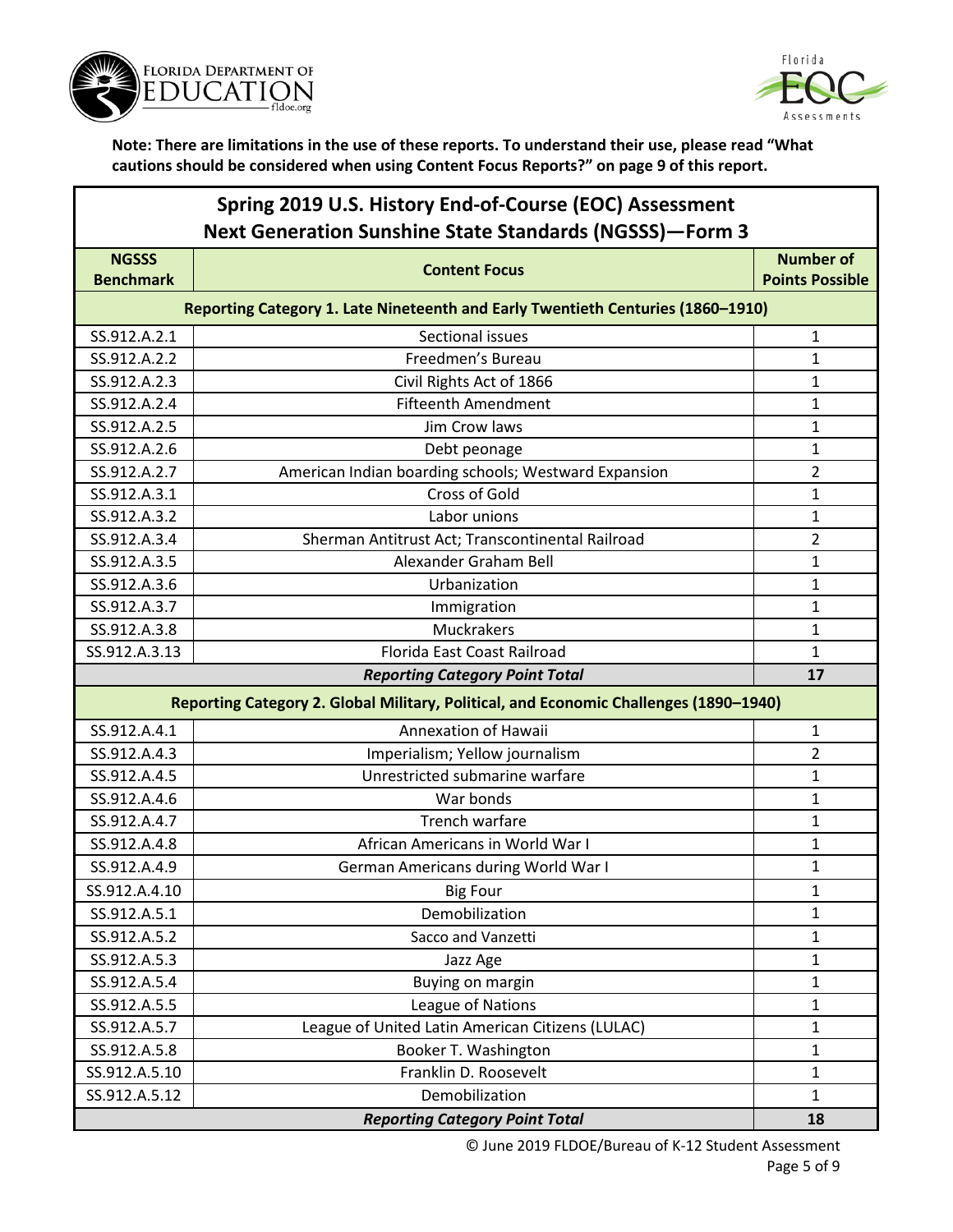



## **Spring 2019 U.S. History End-of-Course (EOC) Assessment Next Generation Sunshine State Standards (NGSSS)—Form 3, continued**

**Reporting Category 3. The United States and the Defense of the International Peace (1940–2010)**

| SS.912.A.6.1                          | Atomic weapons                 |               |
|---------------------------------------|--------------------------------|---------------|
| SS.912.A.6.2                          | Cash and carry                 |               |
| SS.912.A.6.4                          | Women in World War II          |               |
| SS.912.A.6.5                          | Japanese American Internment   |               |
| SS.912.A.6.7                          | <b>Nuremberg Trials</b>        |               |
| SS.912.A.6.10                         | <b>Marshall Plan</b>           |               |
| SS.912.A.6.13                         | Richard Nixon; Truman Doctrine | 2             |
| SS.912.A.6.15                         | Home front during World War II |               |
| SS.912.A.7.1                          | <b>Beat Generation</b>         |               |
| SS.912.A.7.4                          | Paris Peace Accords            |               |
| SS.912.A.7.7                          | Freedom Rides                  |               |
| SS.912.A.7.8                          | Gideon v. Wainwright           |               |
| SS.912.A.7.10                         | Anti-war protests; Watergate   | $\mathfrak z$ |
| SS.912.A.7.11                         | Latin America                  |               |
| SS.912.A.7.15                         | Oklahoma City bombing          |               |
| <b>Reporting Category Point Total</b> |                                | 17            |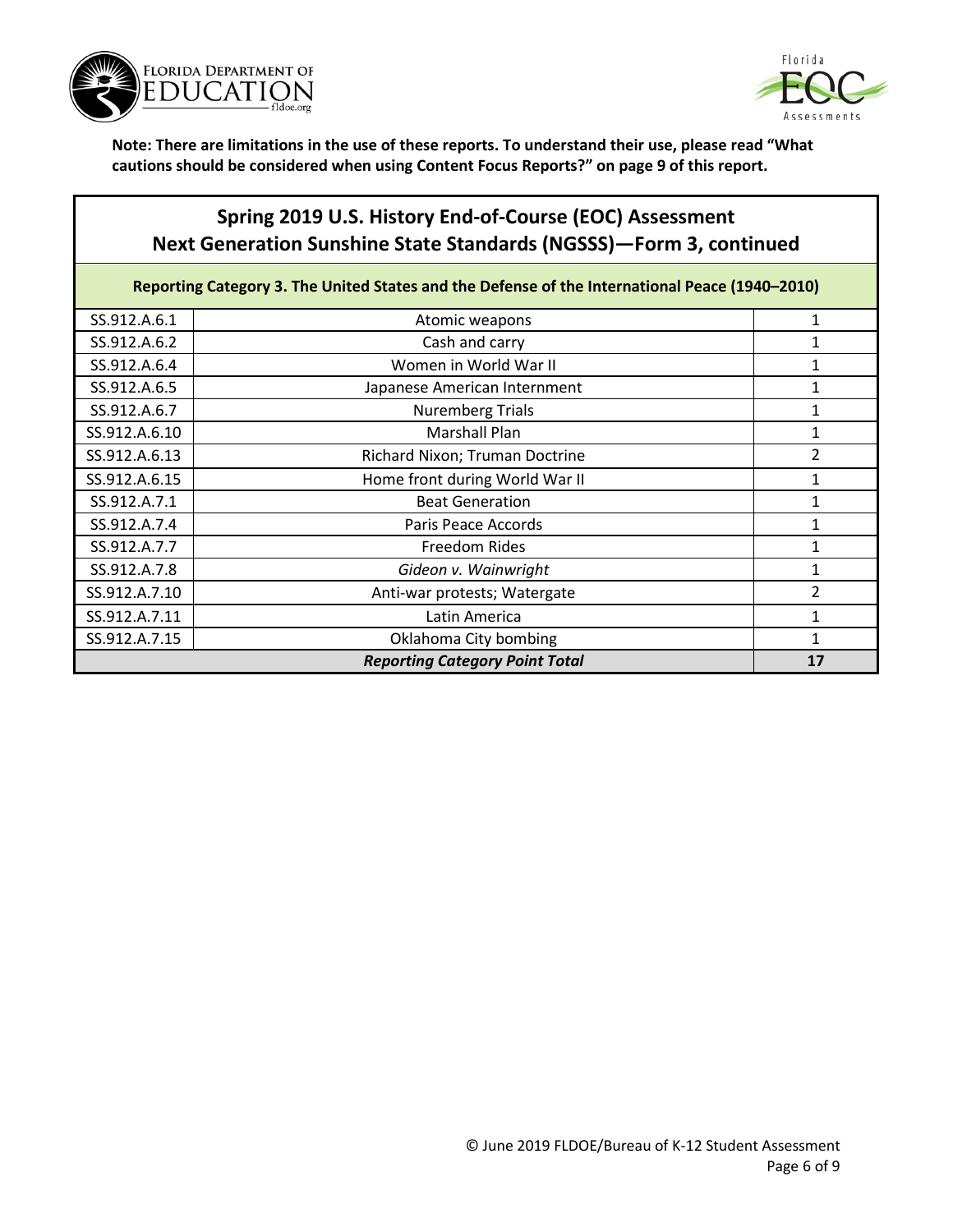



| Spring 2019 U.S. History End-of-Course (EOC) Assessment        |
|----------------------------------------------------------------|
| <b>Next Generation Sunshine State Standards (NGSSS)-Form 4</b> |

| <b>NGSSS</b>     | <b>Content Focus</b>                                                                  | <b>Number of</b>       |
|------------------|---------------------------------------------------------------------------------------|------------------------|
| <b>Benchmark</b> |                                                                                       | <b>Points Possible</b> |
|                  | Reporting Category 1. Late Nineteenth and Early Twentieth Centuries (1860-1910)       |                        |
| SS.912.A.2.1     | Sectional issues; Segregation                                                         | $\overline{2}$         |
| SS.912.A.2.2     | Freedmen's Bureau                                                                     | 1                      |
| SS.912.A.2.3     | Civil Rights Act of 1866                                                              | $\mathbf{1}$           |
| SS.912.A.2.4     | <b>Fifteenth Amendment</b>                                                            | 1                      |
| SS.912.A.2.5     | Jim Crow laws                                                                         | 1                      |
| SS.912.A.2.6     | Nadir of race relations                                                               | 1                      |
| SS.912.A.2.7     | Homestead Act                                                                         | 1                      |
| SS.912.A.3.1     | Monopolies                                                                            | 1                      |
| SS.912.A.3.2     | Captains of industry                                                                  | 1                      |
| SS.912.A.3.4     | Sherman Antitrust Act; Transcontinental Railroad; Urban centers                       | 3                      |
| SS.912.A.3.6     | Urbanization                                                                          | 1                      |
| SS.912.A.3.7     | Immigration                                                                           | 1                      |
| SS.912.A.3.12    | Muckrakers                                                                            | 1                      |
| SS.912.A.3.13    | <b>Henry Flagler</b>                                                                  | $\mathbf{1}$           |
|                  | <b>Reporting Category Point Total</b>                                                 | 17                     |
|                  | Reporting Category 2. Global Military, Political, and Economic Challenges (1890-1940) |                        |
| SS.912.A.4.1     | Spanish-American War                                                                  | $\mathbf{1}$           |
| SS.912.A.4.2     | Imperialism                                                                           | 1                      |
| SS.912.A.4.3     | Yellow journalism                                                                     | 1                      |
| SS.912.A.4.5     | <b>Unrestricted Submarine Warfare</b>                                                 | 1                      |
| SS.912.A.4.6     | Rationing; War bonds                                                                  | 2                      |
| SS.912.A.4.7     | New technology in World War I                                                         | $\mathbf{1}$           |
| SS.912.A.4.9     | German Americans during World War I                                                   | $\mathbf 1$            |
| SS.912.A.4.10    | <b>Treaty of Versailles</b>                                                           | 1                      |
| SS.912.A.5.2     | Sacco and Vanzetti                                                                    | 1                      |
| SS.912.A.5.3     | Dawes Plan; Jazz Age; Tariffs                                                         | 3                      |
| SS.912.A.5.4     | Buying on margin                                                                      | 1                      |
| SS.912.A.5.5     | League of Nations                                                                     | $\mathbf{1}$           |
| SS.912.A.5.6     | Prohibition                                                                           | $\mathbf{1}$           |
| SS.912.A.5.11    | New Deal                                                                              | $\mathbf{1}$           |
| SS.912.A.5.12    | Demobilization                                                                        | $\mathbf{1}$           |
|                  | <b>Reporting Category Point Total</b>                                                 | 18                     |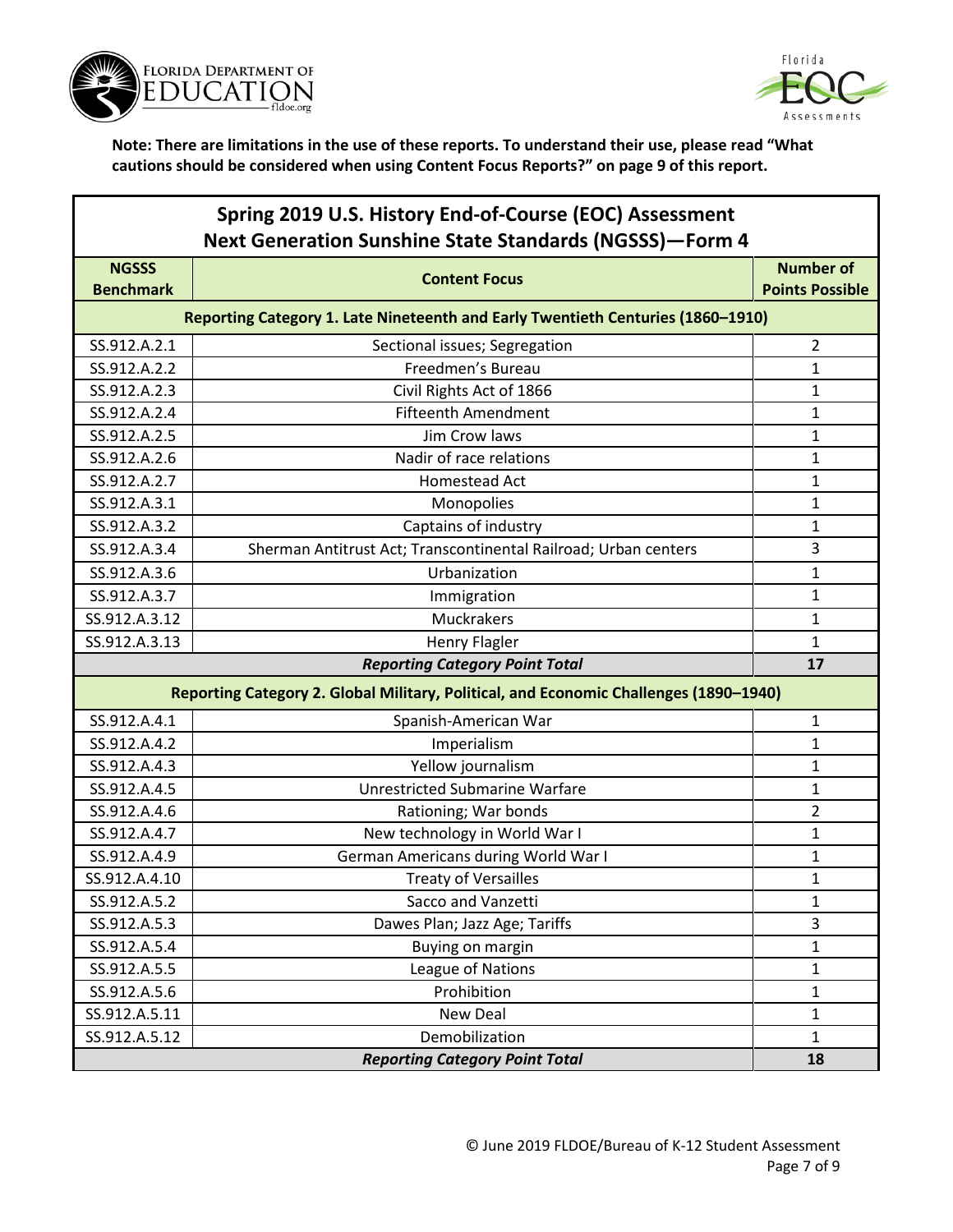



## **Spring 2019 U.S. History End-of-Course (EOC) Assessment Next Generation Sunshine State Standards (NGSSS)—Form 4, continued**

| Reporting Category 3. The United States and the Defense of the International Peace (1940-2010) |                              |   |
|------------------------------------------------------------------------------------------------|------------------------------|---|
| SS.912.A.6.2                                                                                   | Isolationism                 |   |
| SS.912.A.6.3                                                                                   | Holocaust                    |   |
| SS.912.A.6.4                                                                                   | Women in World War II        |   |
| SS.912.A.6.5                                                                                   | Japanese American Internment |   |
| SS.912.A.6.7                                                                                   | <b>Nuremberg Trials</b>      |   |
| SS.912.A.6.10                                                                                  | Potsdam                      | 1 |
| SS.912.A.6.11                                                                                  | <b>Cuban Missile Crisis</b>  | 1 |
| SS.912.A.6.12                                                                                  | Korean War                   | 1 |
| SS.912.A.6.13                                                                                  | <b>Richard Nixon</b>         | 1 |
| SS.912.A.7.1                                                                                   | <b>Beat Generation</b>       | 1 |
| SS.912.A.7.5                                                                                   | <b>Black Power Movement</b>  |   |
| SS.912.A.7.7                                                                                   | March on Washington          |   |
| SS.912.A.7.8                                                                                   | Gideon v. Wainwright         |   |
| SS.912.A.7.10                                                                                  | Anti-war protests            |   |
| [[SS.912.A.7.11                                                                                | Apartheid                    |   |
| SS.912.A.7.13                                                                                  | <b>Great Society</b>         |   |
| SS.912.A.7.15                                                                                  | Oklahoma City bombing        |   |
| <b>Reporting Category Point Total</b>                                                          |                              |   |